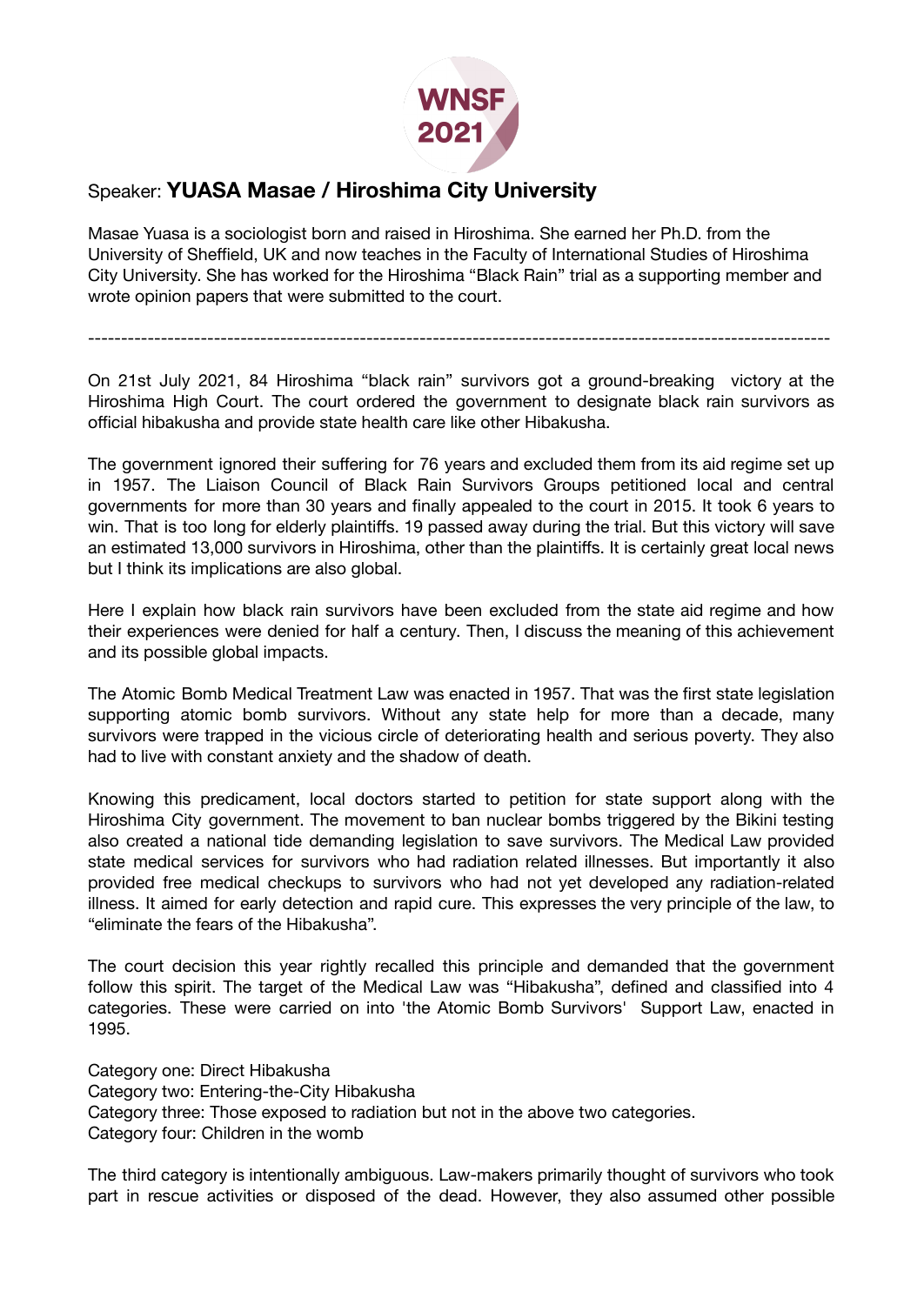

cases which they had not even thought about, with very limited scientific knowledge about scientific knowledge about radiation. The court this year judged that the black rain survivors should be in this third category. Then why did the government forget about the spirit of the law and wrongly under-utilize the third category for such a long time? Despite its good principles, the Medical Law disappointed many in the beginning, because of its very limited services for a small number of beneficiaries. Local governments and doctors strongly petitioned. Their efforts resulted in a new law in 1968, and revising of the Medical Law 6 times until 1976. The state expanded the "designated areas" and increased expenditure for the aid regime about 250 times in twenty years. This attitude, however, dramatically changed in the late 1970s.

In 1980, the government declared that it would never expand the "designated area" without "scientific and rational evidence". The Liaison Council petitioned, but all were rejected as "unscientific". Then what is the government "science" to reject the survivors' realities?

The government "science" officially recognized two sources of radiation which caused tangible health damage to Hibakusha. The main one is the initial radiation emitted in the air within a minute of the explosion. The other is induced radiation, in which neutron rays interacted with such elements as the nuclei of soil. In both sources, the "science" only considers "external exposure" and hence the amount of radiation is the key to defining its health effect. On the other hand, the government has consistently denied the health effects of the fallout, so-called "ashes of death." US army officer Thomas Farrell said in 1945, "The Hiroshima atomic bomb was blast so high up in the air that no radiation exists in Hiroshima". Surprisingly the government "experts" in this black rain trial argued the same until today and rejected any possible health effects of the fallout, because its very low dose could have done no harm through external exposure. The plaintiffs argued totally the opposite. They testified that the fallout poured down on a very wide area, reaching about 30km from the hypocenter, and that most plaintiffs had developed radiation related illnesses including even acute symptoms. Lawyers and scientists supported them by explaining the mechanism of spreading black rain areas and argued health effects of "internal exposure" by air, water and food even with a tiny dose. The court accepted the plaintiffs' claim and rejected the government's so-called "science".

The Japanese government accepted the court judgment on 29 July, but the next day, the Prime minister issued a strange comment against the judgment.

Quote: "The government cannot admit health effects of internal exposure regardless of the scientific dose estimation, because this is contradictory to the philosophy of the Hibakusha aid regime".

This could not disturb the court decision but showed the government's predicament. The "internal exposure" and low-dose effects not only contradicted its aid regime but was also quite inconvenient for the whole national nuclear policy, including energy and deterrence. Both are also pillars of the NPT regime, which the Japanese government ratified in 1976 and to which it has since been deeply committed. Moreover, recognition of low dose effects from "internal exposure" logically discredited Japan's authoritative Hibakusha data, namely the Life Span Study. This is more than 60 years of epidemiological study targeting 120,000 subjects including 94,000 Hibakusha. This data has been utilized for setting radiation protection standards around the world. However, its research design itself ignored low dose radiation and internal exposure, underestimating those risks. This court case made clear that this data cannot protect people from the risks of low dose radiation. The global impact of this judgment could be huge.